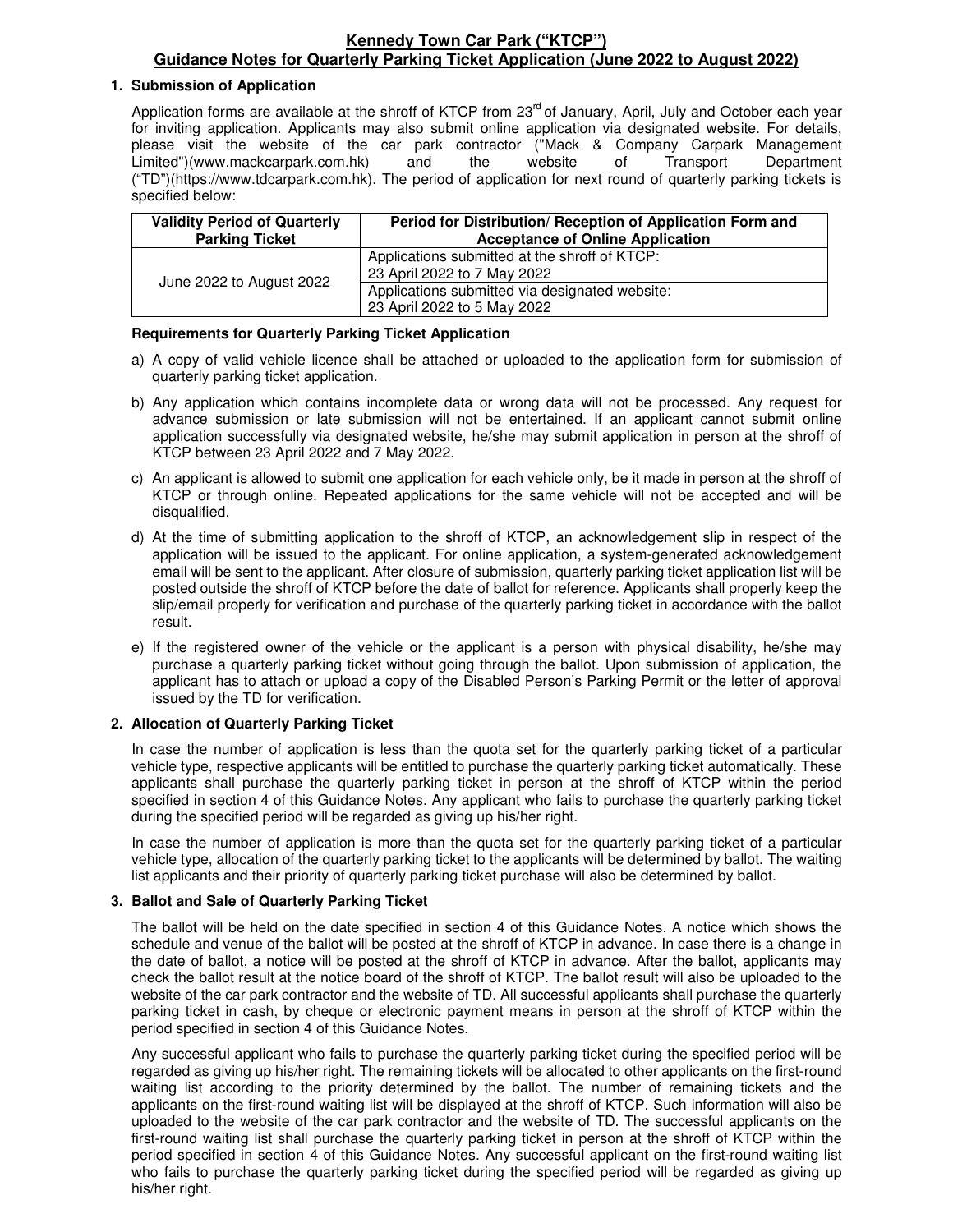After allocation of the remaining quarterly parking tickets to eligible applicants on the first-round waiting list, the remaining tickets, if any, will be allocated to other applicants on the second-round waiting list according to the priority determined by the ballot. The number of remaining tickets and the applicants on the second-round waiting list will be displayed at the shroff of KTCP. Such information will also be uploaded to the website of the car park contractor and the website of TD. The successful applicants on the second-round waiting list shall purchase the quarterly parking ticket in person at the shroff of KTCP within the period specified in section 4 of this Guidance Notes. Any successful applicant on the second-round waiting list who fails to purchase the quarterly parking ticket during the specified period will be regarded as giving up his/her right.

After allocation of the remaining quarterly parking tickets to eligible applicants on the second-round waiting list, if there are remaining tickets and eligible applicants on the waiting list, the car park staff will notify the applicants according to the priority determined by the ballot for them to purchase. If the waiting list is fully consumed, the remaining tickets will be open for sale at the shroff of KTCP on a first-come-first-served basis.

At the time of quarterly parking ticket purchase, all successful applicants / waiting list applicants are required to present the acknowledgement slip (for those who submit the application in person at the shroff) or the system-generated acknowledgement email (for those who submit the application via designated website). Any applicant who is not able to purchase the quarterly parking ticket in person may authorise a representative to purchase the ticket for him/her. The authorised person must present the original of the acknowledgement slip or the printout of the acknowledgement email upon purchase of the quarterly parking ticket for identification purpose.

The handling procedures for the refund request of quarterly parking ticket is as follows:

| <b>Ticket Effective</b><br><b>Period</b>                                                                          | Time of Receiving Refund Request and Amount of Refund #^ |                       |                       |                |
|-------------------------------------------------------------------------------------------------------------------|----------------------------------------------------------|-----------------------|-----------------------|----------------|
| June 2022                                                                                                         | Before 1 June                                            | 1 to 30June           | 1 to 31 July          | 1 to 31 August |
| tΟ                                                                                                                | Full refund                                              | Two-thirds of         | One-third of          | Refund not     |
| August 2022                                                                                                       |                                                          | original ticket price | original ticket price | entertained    |
| $\pm$ if the request for refund is constant the eriginal holder of the quarterly parking tighet is required to be |                                                          |                       |                       |                |

# If the request for refund is accepted, the original holder of the quarterly parking ticket is required to pay an administrative fee of HK\$100.

^ Any quarterly parking ticket returned on or after 1 June 2022will not be resold.

#### **4. Dates of Application Results Announcement and Purchase of Quarterly Parking Ticket**

In case the number of application is less than the quota set for the quarterly parking ticket of a particular vehicle type, ballot will not be required. The applicants shall purchase the quarterly parking ticketin person at the shroff of KTCP between 14 May 2022 and 18 May 2022.

In case the number of application is more than the quota set for the quarterly parking ticket of a particular vehicle type, the ballot for allocation of the quarterly parking ticket and the ticket sale will be arranged according to the schedule below:

| <b>Ballot</b>                                                           | 13 May 2022    |
|-------------------------------------------------------------------------|----------------|
| Announcement of ballot result                                           | 14 May 2022    |
| Successful applicants to purchase quarterly parking ticket in person at | 14 May 2022 to |
| the shroff of KTCP                                                      | 18 May 2022    |
| Announcement of first round waiting list and eligible applicants to     | 19 May 2022 to |
| purchase quarterly parking ticket in person at the shroff of KTCP       | 21 May 2022    |
| Announcement of second round waiting list and eligible applicants to    | 22 May 2022 to |
| purchase quarterly parking ticket in person at the shroff of KTCP       | 24 May 2022    |

#### **5. Use of Quarterly Parking Ticket**

The quarterly parking ticket is non-transferable and solely for the use by the vehicle specified in the application form. In case the quarterly parking ticket is used by other non-registered vehicle, the quarterly parking ticket will be revoked without refund. Use of quarterly parking ticket is subject to the terms and conditions listed out in "Notice to Quarterly Parking Ticket Patron" and the "Conditions of Parking and Use" displayed in the carpark.

#### **6. Prevention of Bribery**

Any attempt to offer advantage (as defined in the Prevention of Bribery Ordinance ("POBO") (Chapter 201 of the Laws of Hong Kong)) to any Government officer or staff of the carpark contractor with a view to influencing the outcome of this application constitutes an offence under the POBO and renders the application invalid. The case will be reported to the Independent Commission Against Corruption ("ICAC").Any quarterly parking ticket issued will be revoked and the person will be liable for all losses and expenses incurred by the Government as a result of the offence. You should report to the ICAC (Telephone No.: 2526-6366) if any person solicits an advantage from you in relation to this application.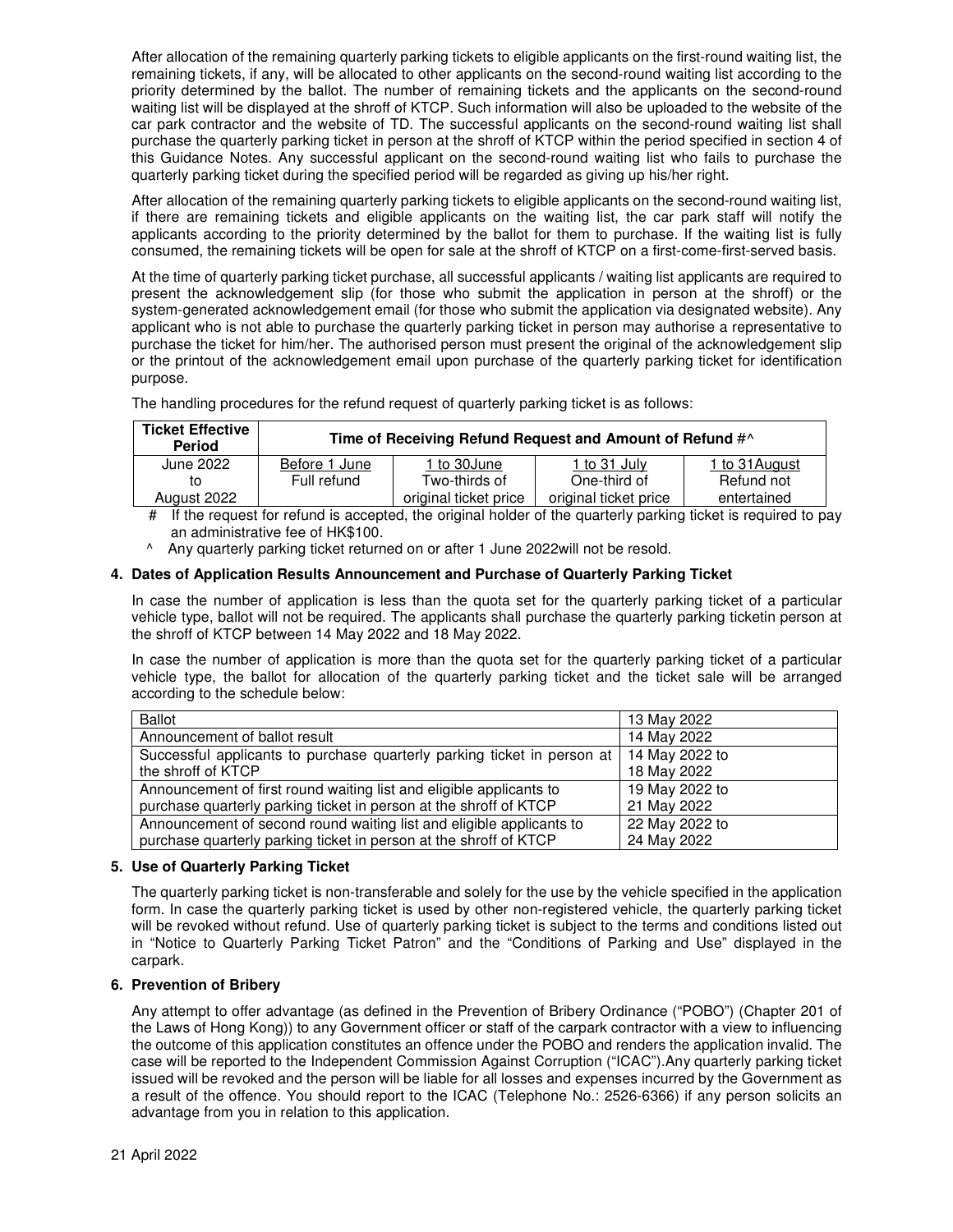### 堅尼地城停車場 申請泊車季票說明書(2022 年 6 月 至 2022 年 8 月)

#### **1.** 提交申請

申請表會於每年1月、4月、7月及10月的23日開始於堅尼地城停車場繳費處派發及接受申請。 申請人亦可經指定網頁以電子方式提交泊車季票申請,詳情請瀏覽停車場營辦商(即「敏記 停 車 場 管 理 有 限 公 司 」 ) 的 網 頁 (www.mackcarpark.com.hk) 及 運 輸 署 的 網 頁 (https://www.tdcarpark.com.hk)。下一次泊車季票的申請日期如下:

| 泊車季票有效期  | 派發/接受申請表格,以及接受電子申請的日期                  |
|----------|----------------------------------------|
| 2022年6月至 | 於堅尼地城停車場繳費處提交:2022 年 4 月 23 日至 5 月 7 日 |
| 2022年8月  | 經指定網頁提交:2022 年 4 月 23 日至 5 月 5 日       |

#### 申請購買泊車季票的條件

- a) 於提交申請泊車季票時,須同時提交或上載有效的「車輛牌照」(即「行車證」)影印本。
- b) 任何資料不全或資料錯誤的申請將不獲受理。提早提交或逾期提交申請的要求亦將不獲受 理。申請人如未能經指定網頁成功提交電子申請,可於2022年4月23日至5月7日期間, 親身前往堅尼地城停車場繳費處提交申請。
- c) 不論親身於堅尼地城停車場繳費處還是透過電子形式提交申請,申請人只可以為每部車輛 提交一份申請,重複提交的申請將不獲受理並予以取消。
- d) 申請人於堅尼地城停車場繳費處提交申請時,將會獲發一張申請確認回條。申請人透過電 子形式提交申請,將會收到由系統發出的確認電郵。截止申請後,泊車季票申請名單將於 抽籤日期之前展示於堅尼地城停車場繳費處供參考。申請人須妥為保存該回條/電郵,以 作核實及中籤後辦理泊車季票購買手續之用。
- e) 如車輛登記車主或申請人為肢體殘疾人士,他/她可以購買泊車季票而無須進行抽籤。在 提交申請時,申請人須提交或上載由運輸署發出的「傷殘人士泊車許可證」或「批准信」 的影印本,以作核實之用。

## **2.** 泊車季票的分配

如申請購買泊車季票的數目比車輛類別的泊車季票配額為少,申請人將會自動獲得購買該車 輛類別泊車季票的權利,申請人須於本說明書第4部分所列的日期內,前往堅尼地城停車場繳 費處購買泊車季票。如申請人沒有在指定期間購買泊車季票,將被視作自動放棄購買泊車季 票。

如申請購買泊車季票的數目比車輛類別的泊車季票配額為多,該車輛類別的泊車季票將會以 抽籤方式分配予申請人,並會以抽籤方式抽出候補申請人和決定其獲補購泊車季票的先後次 序。

## **3.** 抽籤安排及發售泊車季票

抽籤會於本說明書第4部分所列的日期進行,列有抽籤時間和地點的通告會預先張貼在堅尼地 城停車場繳費處。如抽籤日期有所改動,有關的通告亦會預先張貼在堅尼地城停車場繳費處。 抽籤結束後,申請人可於堅尼地城停車場繳費處的佈告板查閱抽籤結果。抽籤結果亦會上載 至停車場營辦商的網頁及運輸署的網頁。成功申請人須於本說明書第4部分所列的日期內,前 往堅尼地城停車場繳費處以現金、支票或使用電子繳費購買泊車季票。

如成功申請人沒有在指定期間購買泊車季票,將被視作自動放棄購買泊車季票,剩餘的泊車 季票將按抽籤次序分配予第⼀輪候補申請⼈。剩餘泊車季票的數量以及第⼀輪候補申請⼈的 名單會於堅尼地城停車場繳費處、停車場營辦商的網貢及運輸署的網頁公布。成功的第一輪 候補申請人須於本說明書第4部分所列的日期內,前往堅尼地城停車場繳費處購買泊車季票。 如第一輪候補申請人沒有在指定期間購買泊車季票,將被視作自動放棄購買泊車季票。 Í